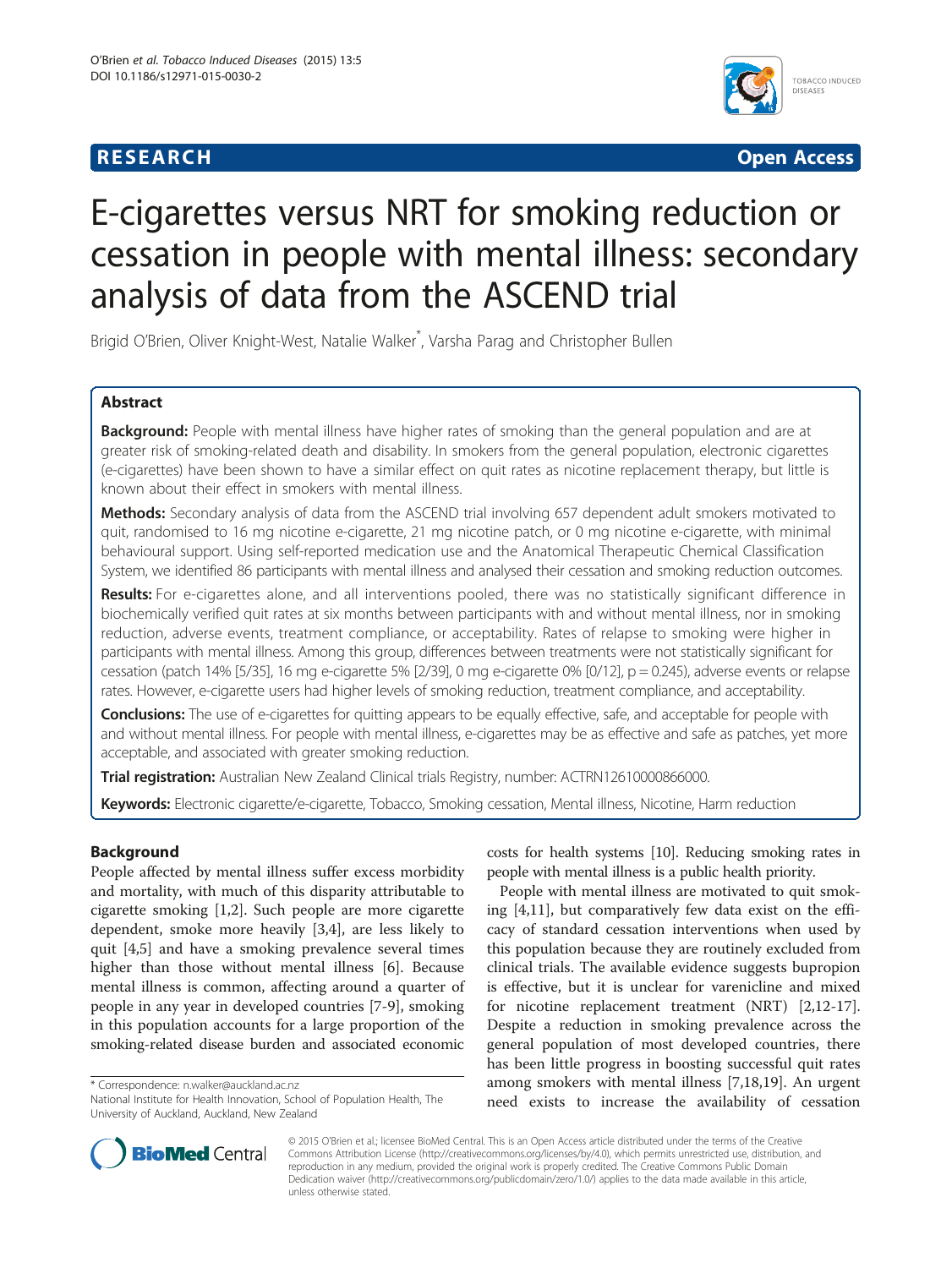interventions that have appeal and address the high levels of cigarette addiction in this population [[18](#page-5-0)].

Electronic cigarettes (e-cigarettes) are nicotine delivery devices that have promise for smoking cessation: two published randomised controlled trials (RCTs) involving first generation e-cigarettes with low nicotine delivery among general populations of smokers suggest modest effectiveness, similar to nicotine patches with minimal behavioural support [\[20](#page-5-0)[,21](#page-6-0)]. A third trial involving 'second generation' e-cigarettes also supports these findings [[22](#page-6-0)]. Little is known about e-cigarette use in people with mental illness. Only six studies have been reported to date: a small  $(n = 14)$  uncontrolled pilot study in patients with schizophrenia [[23\]](#page-6-0), three case reports of patients  $(n = 1-2)$  with affective or anxiety disorders [[24-26](#page-6-0)], a US population-based survey  $(n = 10,041)$  [\[27](#page-6-0)], and a recently published cohort study of 956 smokers with severe mental illness participating in a smoking cessation trial that did not involve e-cigarettes [[28](#page-6-0)]. The latter study found that 11% of participants used an e-cigarette during the study, and concluded that e-cigarette use was not associated with changes in smoking behaviour. However, it is not possible to draw such firm conclusions from the data because people who 'used' an e-cigarette once and never again were not differentiated from those who used them frequently and for several months. The other studies suggested e-cigarettes have cessation and harm reduction potential for people with mental illness, including in those who were not motivated to quit, or who had previously tried to quit with NRT but failed. The latter finding raises the possibility that e-cigarettes might have an advantage over NRT through their ability, over and above nicotine delivery, to provide a coping mechanism for conditioned smoking cues by replacing some of the rituals associated with smoking gestures [[23\]](#page-6-0).

In order to investigate the above hypothesis we examined data from the largest randomised controlled trial of e-cigarettes to date, the ASCEND trial, focussing on participants who stated they were taking mental illnessrelated medications, and therefore likely to have a mental illness. We hypothesised that 1) nicotine patches and e-cigarettes, individually and collectively, are equally as effective, safe and acceptable for smoking cessation and reduction for people with or without mental illness, and that 2) e-cigarettes are more effective and acceptable than nicotine patches for smoking cessation and reduction in people with mental illness.

# Methods

The ASCEND trial protocol and main findings have been described in detail elsewhere [[21,29](#page-6-0)]. In brief, 657 dependent smokers aged ≥18 years, who were motivated to quit, were recruited from the community in

Auckland, New Zealand (NZ), and randomised in a 4:4:1 ratio to 16 mg nicotine e-cigarettes (ad libitum use), 21 mg nicotine patches (one daily) or 0 mg e-cigarettes (ad libitum use), from one week before until 12 weeks after the nominated quit day. Low intensity behavioural support was offered via voluntary telephone counselling. Smokers with poorly controlled psychiatric disorders or chemical dependency other than nicotine were excluded. The Northern X Regional Ethics Committee of New Zealand approved the study (Number NTX/10/11/111); the Standing Committee on Therapeutic Trials approved the nicotine electronic cigarettes for research. All study procedures were conducted in accordance with the Declaration of Helsinki.

Participants were assessed by telephone at baseline, quit date (one week post-baseline), one, three and six months post quit-date. Concomitant medication use was assessed at each time-point. The Anatomical Therapeutic Chemical (ATC) Classification System was used to identify participants taking medications related to mental illness [\[30\]](#page-6-0). This system classifies drugs into groups according to system on which they act and their therapeutic, pharmacological and chemical properties [[30\]](#page-6-0). ATC codes indicating mental illness include: antidepressants, psychostimulants, antipsychotics, anxiolytics, hypnotics/sedatives and drugs for addictive disorders. Participants were divided into two major groups; 'mental illness participants' (those who reported use of ≥1 of the medications associated with mental illness), and 'nonmental illness participants' (no reported use of any medications associated with mental illness).

Baseline measures comprised demographic and smoking-related variables, including nicotine dependence [[31](#page-6-0)], the Glover-Nilsson smoking behavioural questionnaire [GN-SBQ] [\[32\]](#page-6-0), motivation to quit measured on a scale of 1–5 (where 1 is very low and 5 is very high), and stage of addiction measured using the autonomy over smoking scale (AUTOS) [\[33\]](#page-6-0). The primary outcome was continuous smoking abstinence six months after quit day, verified by an exhaled breath carbon monoxide measurement of <10 ppm using a Bedfont Micro Smokerlyzer. Secondary outcomes included rate of smoking relapse (date of return to regular daily smoking), reduction in cigarettes smoked per day (CPD) in those who did not quit, treatment compliance (continuing use of treatment at three months), adverse events and acceptability measures (i.e. recommendation of product to friend; stopping use of product due to dislike).

Analyses were performed using SAS version 9.3. All tests were two-tailed, with significance set at 5%. Continuous outcomes were compared using t-tests, and binary outcomes were compared using chi-squared tests (or Fisher's Exact test if cell counts were  $<$ 5). Primary outcome analyses were undertaken on an intention-to-treat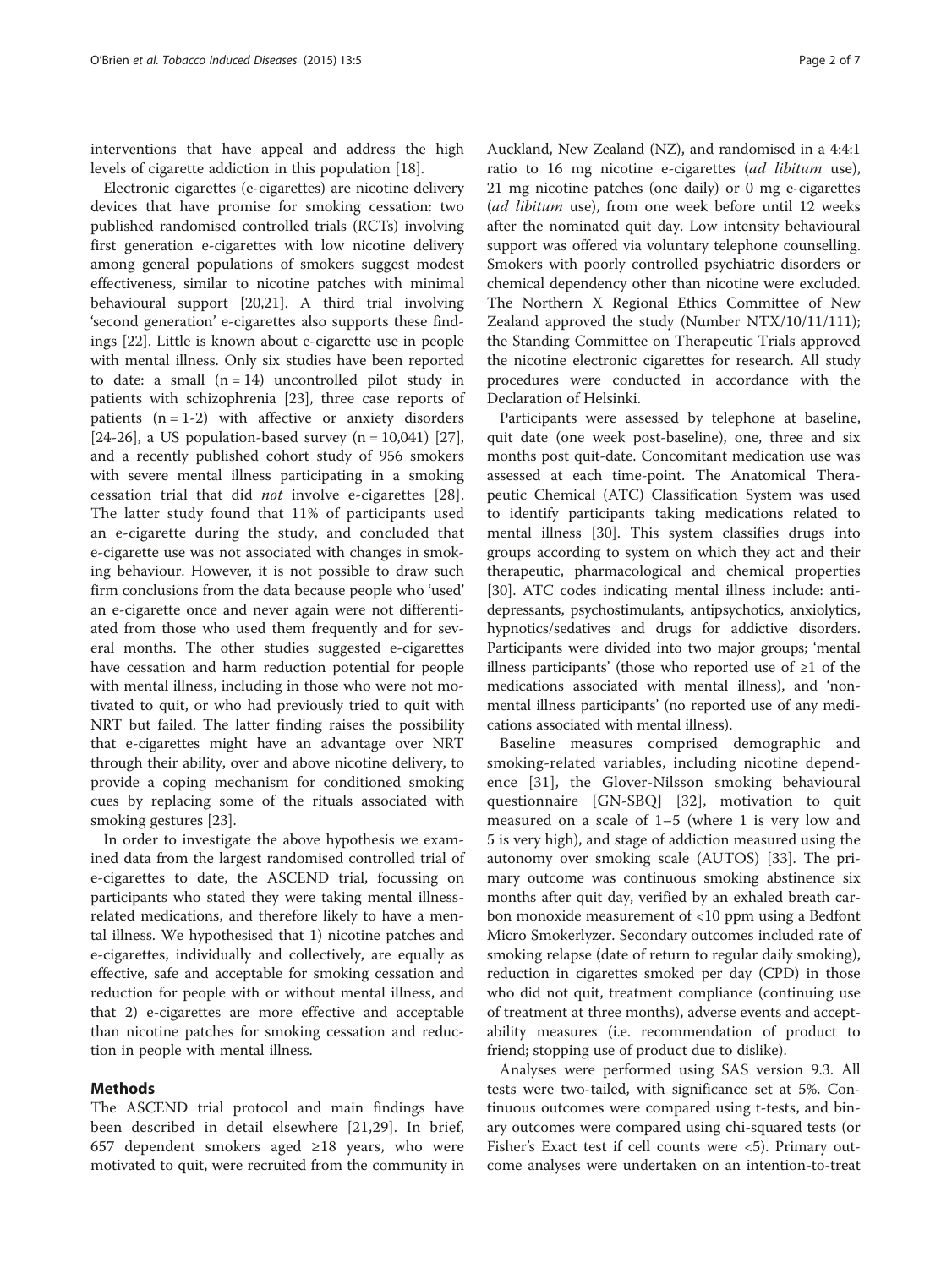### Results

Overall 86 (13%) of the 657 participants reported using ≥1 medication associated with mental illness and 571 (87%) reported no such medication use. Of the 86 mental illness participants, 39 were allocated to 16 mg e-cigarettes, 35 to nicotine patches and 12 to 0 mg e-cigarettes. Three-quarters (74%, 64/86) reported using antidepressants, 28% (24/86) antipsychotics, 14% (12/86) hypnotics/sedatives, 9% (8/86) anxiolytics, and 1% (3/86) addictive disorder medications.

Participants categorised as having a mental illness had a mean age of 44 years  $(SD = 12)$ , mean smoking initiation age of 15 years  $(SD = 4)$ , 66% (57) were female, almost half (44%, 38) had <12 years school education and half (43) had made a quit attempt in the previous year. At baseline, participants with and without mental illness were similar with respect to age, gender, education, previous quit attempts, behavioural dependence, motivation to quit and stage of addiction . Compared to participants without mental illness, those with mental illness were less likely to be Māori (indigenous New Zealanders) (8% [7/86] vs 36% [206/571, p < 0.001) or live with other smokers (40% [34/86] vs 54% [308/571], p = 0.012), and more likely to be nicotine dependent (mean Fagerstrom score 6.3 versus 5.4, p < 0.0001; highly dependent Fagerstrom score  $> 5$ : 70% vs 52%, p = 0.003) and smoke more CPD (mean  $19.4$  vs  $17.8$  respectively,  $p = 0.049$ ). Baseline characteristics of participants with mental illness by intervention are shown in Table 1.

# Comparison of outcomes for participants with and without mental illness

The pooled results across the three interventions for participants with mental illness compared with those without mental illness are shown in Table [2.](#page-3-0) No significant difference between the two groups was noted, except for a higher relapse rate in mental illness participants. The primary outcome remained unchanged after adjusting for mental illness. Forty-four adverse events occurred amongst 35 mental illness participants compared with 248 events amongst 194 non-mental illness participants. A single psychiatric adverse event occurred in the mental illness group: a depressive episode that was not considered study-related. The only study-related adverse event in this group was a sore throat in a person allocated 16 mg e-cigarettes.

Similar results were found when we analysed the data by treatment allocation (Table [2\)](#page-3-0). For participants allocated to e-cigarettes there were no significant differences in primary or secondary outcomes between those with and without mental illness. The exception was smoking relapse which occurred at a higher rate in mental illness participants (Table [2](#page-3-0)). For participants allocated the nicotine patch no significant differences in outcomes were found between those with and without mental illness, with one exception: the six month quit rate was higher in participants with mental illness compared to those without mental illness (14% [5/35] vs 5% [12/260] respectively,  $p = 0.038$ ).

#### Comparison of interventions for mental illness participants

There were no significant differences in quit rates or relapse rates for participants with mental illness randomised to each of the three interventions (Table [3](#page-4-0)). Adverse event counts relative to the number of participants were similar (these were not subject to statistical testing due to small numbers). No serious study-related adverse events were noted in any group. For smoking reduction, compliance, and acceptability 16 mg e-cigarettes outperformed nicotine patches. No significant difference was detected between 16 mg and 0 mg e-cigarettes for any outcome tested. Among mental illness participants allocated 16 mg e-cigarettes, approximately half (53%) liked their tactile, cigarette-like qualities, sensory familiarity, perceived health benefits, taste and ease of use.

Table 1 Baseline characteristics of mental illness participants by intervention

| Characteristic                             | 21 mg nicotine patch ( $n = 35$ ) | 16 mg e-cigarette ( $n = 39$ ) | 0 mg e-cigarette ( $n = 12$ ) |
|--------------------------------------------|-----------------------------------|--------------------------------|-------------------------------|
| Mean age                                   | 41(11)                            | 46(11)                         | 46 (14)                       |
| Female gender                              | 69% (24)                          | 67% (26)                       | 59% (7)                       |
| Mean Fagerstrom score                      | 6.5(2.0)                          | 6.6(1.7)                       | 5.1(2.4)                      |
| Reported antidepressant use                | 69% (24)                          | 77% (30)                       | 83% (10)                      |
| Reported antipsychotic use                 | 29% (10)                          | 23% (9)                        | 42% (5)                       |
| Reported anxiolytic use                    | $6\%$ (2)                         | 13% (5)                        | $8\%$ (1)                     |
| Reported hypnosedative use                 | $9\%$ (3)                         | 15% (6)                        | 25% (3)                       |
| Reported drugs for addictive disorders use | 3% (1)                            | $3\%$ (1)                      | $8\%$ (1)                     |

Data are mean (SD) or % (n).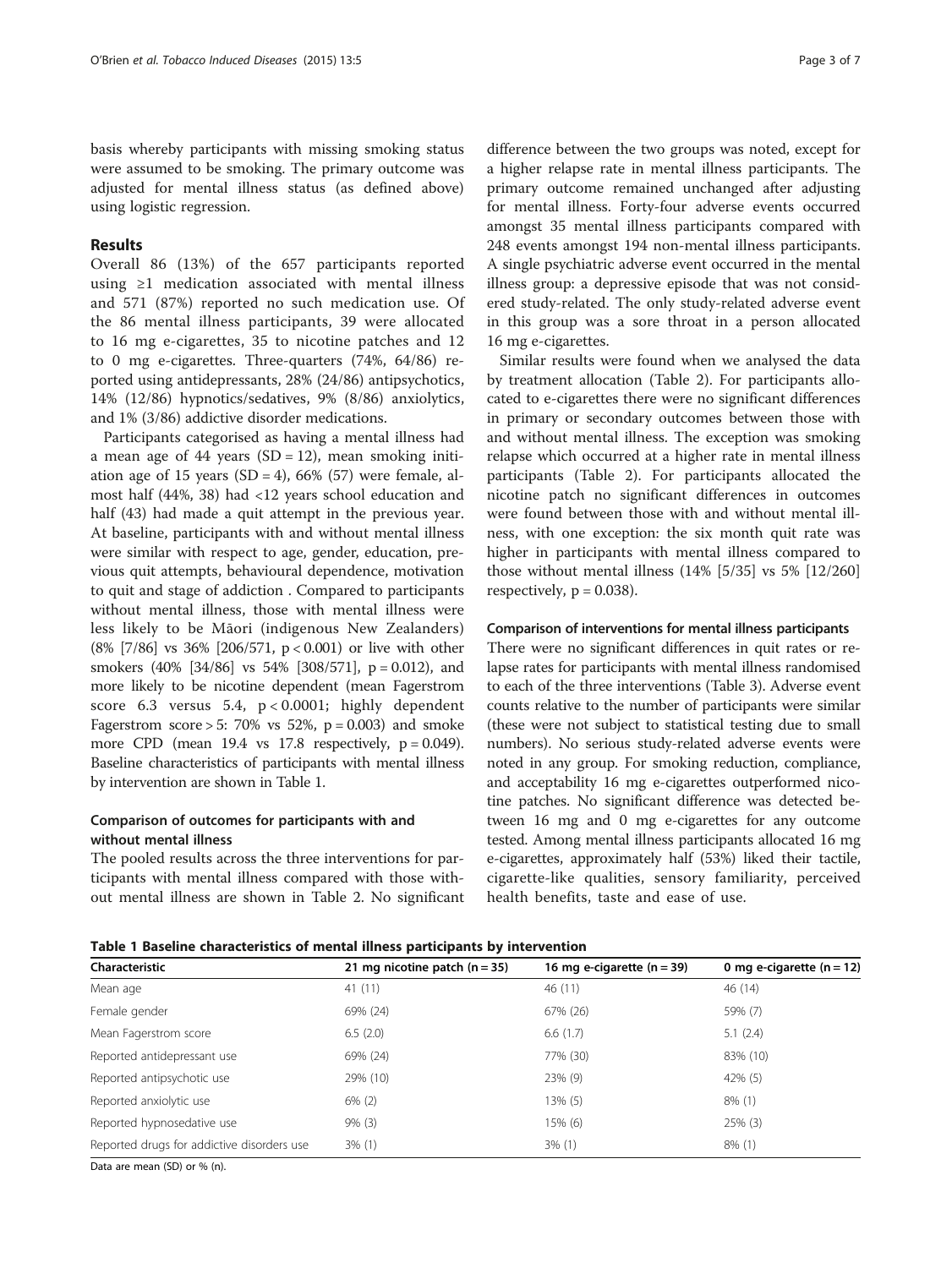| Outcome                                                                    | Intervention                                          | Mental Illness ( $n = 86, 13\%$ )<br>patch $n = 35$ , 16 mg e-cigarette<br>$n = 39$ , 0 mg e-cigarette $n = 12$ | No Mental Illness ( $n = 571, 87\%)$<br>patch $n = 260$ , 16 mg e-cigarette (p value)<br>$n = 250$ , 0 mg e-cigarette $n = 61$ | <b>Difference</b>                     |
|----------------------------------------------------------------------------|-------------------------------------------------------|-----------------------------------------------------------------------------------------------------------------|--------------------------------------------------------------------------------------------------------------------------------|---------------------------------------|
| <b>Biochemically verified continuous</b><br>abstinence at six months % (n) | All interventions pooled                              | 8% (7)                                                                                                          | 6% (34)                                                                                                                        | 0.435                                 |
|                                                                            | 21 mg nicotine patch                                  | 14% (5)                                                                                                         | 5% (12)                                                                                                                        | 0.038 <sup>a</sup>                    |
|                                                                            | 16 mg e-cigarette                                     | 5% (2)                                                                                                          | 7% (19)                                                                                                                        | $0.750^{\circ}$                       |
|                                                                            | 0 mg e-cigarette                                      | $0\%$ (0)                                                                                                       | $5%$ (3)                                                                                                                       |                                       |
| Relapse rate at six months $\%$ (n)                                        | All interventions pooled                              | 79% (68)                                                                                                        | 67% (380)                                                                                                                      | 0.020                                 |
|                                                                            | 21 mg nicotine patch                                  | 71% (25)                                                                                                        | 67% (175)                                                                                                                      | 0.931                                 |
|                                                                            | 16 mg e-cigarette                                     | 85% (33)                                                                                                        | 66% (164)                                                                                                                      | < 0.0001                              |
|                                                                            | 0 mg e-cigarette                                      | 83% (10)                                                                                                        | 67% (41)                                                                                                                       | 0.239                                 |
| Mean reduction in CPD from                                                 | All interventions pooled 7.7 (6.7)                    |                                                                                                                 | 8.4(7)                                                                                                                         | 0.508                                 |
| baseline to six months in those<br>that did not quit Mean (SD)             | 21 mg nicotine patch                                  | 5.7(6.3)                                                                                                        | 7.4(7)                                                                                                                         | 0.299                                 |
|                                                                            | 16 mg e-cigarette                                     | 9.9(7)                                                                                                          | 9.4(7.1)                                                                                                                       | 0.743                                 |
|                                                                            | 0 mg e-cigarette                                      | 4.7(3.5)                                                                                                        | 8.3(5.9)                                                                                                                       | 0.129 <sup>b</sup>                    |
| Percentage reduction in CPD from                                           | All interventions pooled 40% (30%)                    |                                                                                                                 | 46% (33%)                                                                                                                      | 0.154                                 |
| baseline to six months in those<br>that did not quit Mean (SD)             | 21 mg nicotine patch                                  | 29% (30%)                                                                                                       | 41% (35%)                                                                                                                      | 0.147                                 |
|                                                                            | 16 mg e-cigarette                                     | 49% (28%)                                                                                                       | 51% (31%)                                                                                                                      | 0.660                                 |
|                                                                            | 0 mg e-cigarette                                      | 31% (26%)                                                                                                       | 47% (28%)                                                                                                                      | $0.245^{b}$                           |
| Treatment compliance at three<br>months $% (n)$                            | All interventions pooled                              | 39% (30)                                                                                                        | 37% (167)                                                                                                                      | 0.757                                 |
|                                                                            | 21 mg nicotine patch                                  | 20% (6)                                                                                                         | 18% (34)                                                                                                                       | 0.752                                 |
|                                                                            | 16 mg e-cigarette                                     | 53% (19)                                                                                                        | 51% (107)                                                                                                                      | 0.861                                 |
|                                                                            | 0 mg e-cigarette                                      | 46% (5)                                                                                                         | 54% (26)                                                                                                                       | 0.741                                 |
| Adverse events rate<br>(events/person month)                               | All interventions pooled                              | 0.078                                                                                                           | 0.084                                                                                                                          | 0.666 (IRR 0.93,<br>95% CI 0.68-1.28) |
|                                                                            | 16 mg e-cigarette<br>and 0 mg e-cigarette<br>combined | 0.05                                                                                                            | 0.05                                                                                                                           | 0.592 (IRR 0.89,<br>95% CI 0.59-1.35) |
| Acceptability of intervention at<br>six months                             |                                                       |                                                                                                                 |                                                                                                                                |                                       |
| Would recommend to a friend' % (n)                                         | All interventions pooled 65% (49)                     |                                                                                                                 | 72% (313)                                                                                                                      | 0.207                                 |
|                                                                            | 21 mg nicotine patch                                  | 37% (11)                                                                                                        | 63% (19)                                                                                                                       | 0.122                                 |
|                                                                            | 16 mg e-cigarette                                     | 83% (30)                                                                                                        | 85% (175)                                                                                                                      | 0.752                                 |
|                                                                            | 0 mg e-cigarette                                      | 80% (8)                                                                                                         | 89% (42)                                                                                                                       | $0.594$ <sup>a</sup>                  |
| 'Stopped as didn't like it '% (n)                                          | All interventions pooled                              | 34% (21/62)                                                                                                     | 32% (108/343)                                                                                                                  | 0.711                                 |
|                                                                            | 21 mg nicotine patch                                  | 41% (12/29)                                                                                                     | 41% (169/169)                                                                                                                  | 0.956                                 |
|                                                                            | 16 mg e-cigarette                                     | 29% (7/24)                                                                                                      | 23% (33/146)                                                                                                                   | 0.482                                 |
|                                                                            | 0 mg e-cigarette                                      | 22% (2/9)                                                                                                       | 21% (6/28)                                                                                                                     | 1.000 <sup>a</sup>                    |

#### <span id="page-3-0"></span>Table 2 Comparison of outcomes for participants with and without mental illness displaying both pooled and intervention level results for the three interventions (21 mg nicotine patch, 16 mg e-cigarette, 0 mg e-cigarette)

CPD = cigarettes per day smoked, SD = standard deviation, IRR = Incidence rate ratio, CI = confidence interval, <sup>a</sup>Fishers Exact test, <sup>b</sup>Mann-Whitney test.

# **Discussion**

Our findings suggest e-cigarettes could be a useful option for smoking cessation or harm reduction in smokers with mental illness. Our finding that e-cigarettes may be as effective, safe and acceptable for smoking cessation and reduction in people with mental illness as in those without is consistent with literature on standard cessation treatments in mental illness populations [\[2\]](#page-5-0). These findings, when considered with the results of the main ASCEND trial (which demonstrated non-inferiority of e-cigarettes to NRT in a general population), also suggest a possible role for e-cigarettes in smokers with mental illness.

The absolute effectiveness of both NRT and e-cigarettes was low for smokers with or without mental illness. More intensive behavioural support would likely have improved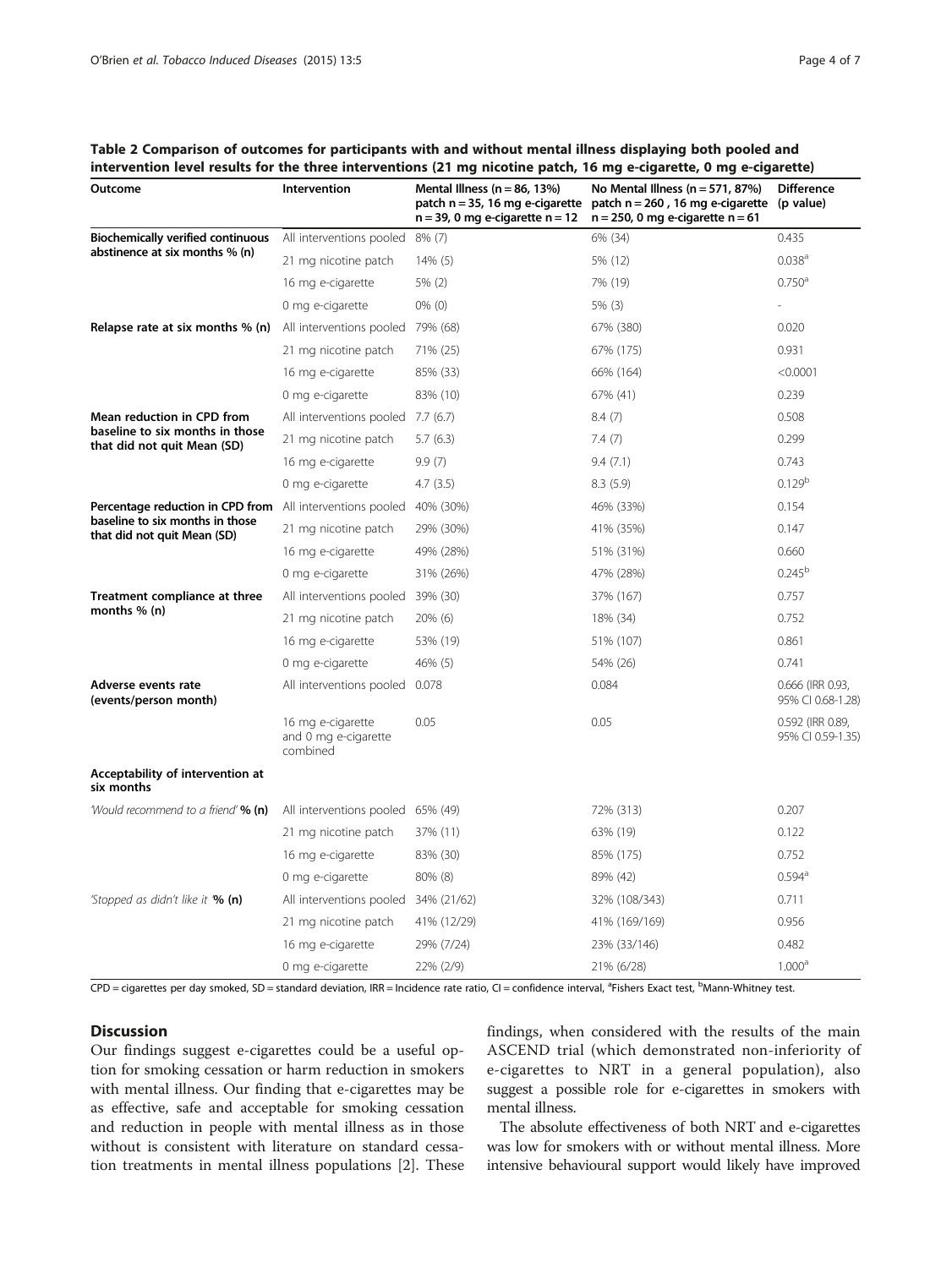| Outcome                                                             | $(n = 35, 40\%)$  | 21 mg nicotine patch 16 mg nicotine e-cigarette 0 mg nicotine e-cigarette Difference (p-value)<br>$(n = 39, 45%)$ | $(n = 12, 14%)$ |                                               |
|---------------------------------------------------------------------|-------------------|-------------------------------------------------------------------------------------------------------------------|-----------------|-----------------------------------------------|
| <b>Biochemically verified continuous</b>                            | $14\%$ (5)        | 5% (2)                                                                                                            | $\Omega$        | 0.245 (patch vs. 16 mg e-cig) <sup>a</sup>    |
| abstinence at six months % (n)                                      |                   |                                                                                                                   |                 | $-$ (16 mg vs. 0 mg e-cig)                    |
|                                                                     |                   |                                                                                                                   |                 | 0.115 (patch vs. combined e-cig) <sup>a</sup> |
| <b>Relapse rate at six months % (n)</b> $71\%$ (25)                 |                   | 85% (33)                                                                                                          | 83% (10)        | 0.169 (patch vs. 16 mg e-cig)                 |
|                                                                     |                   |                                                                                                                   |                 | 1.000 (16 mg vs. 0 mg e-cig)                  |
|                                                                     |                   |                                                                                                                   |                 | 0.149 (patch vs. combined e-cig)              |
| Mean reduction in CPD from                                          | 5.7(6.3)          | 9.9(7)                                                                                                            | 4.7(3.5)        | 0.035 (patch vs. 16 mg e-cig)                 |
| baseline to six months in those<br>that did not quit Mean (SD)      |                   |                                                                                                                   |                 | 0.068 (16 mg vs. 0 mg e-cig)                  |
|                                                                     |                   |                                                                                                                   |                 | 0.083 (patch vs. combined e-cig               |
| Percentage reduction in CPD                                         | 29% (30%)         | 49% (30%)                                                                                                         | 31% (30%)       | 0.025 (patch vs. 16 mg e-cig)                 |
| from baseline to six months in<br>those that did not quit Mean (SD) |                   |                                                                                                                   |                 | 0.153 (16 mg vs. 0 mg e-cig)                  |
|                                                                     |                   |                                                                                                                   |                 | 0.049 (patch vs. combined e-cig)              |
| Treatment compliance at                                             | 20% (6)           | 53% (19)                                                                                                          | 46% (5)         | 0.006 (patch vs. 16 mg e-cig)                 |
| three months % (n)                                                  |                   |                                                                                                                   |                 | 0.670 (16 mg vs. 0 mg e-cig)                  |
|                                                                     |                   |                                                                                                                   |                 | 0.006 (patch vs. combined e-cig)              |
| <b>Adverse events</b>                                               | 17 (in 16 people) | 22 (in 15 people)                                                                                                 | 5 (in 4 people) |                                               |
| Acceptability of intervention at<br>six months                      |                   |                                                                                                                   |                 |                                               |
| Would recommend to a friend' % (n)                                  | 37% (11)          | 83% (30)                                                                                                          | 80% (8)         | $<$ 0.001 (patch vs. 16 mg e-cig)             |
|                                                                     |                   |                                                                                                                   |                 | 1.000a (16 mg vs. 0 mg e-cig)                 |
|                                                                     |                   |                                                                                                                   |                 | <0.001 (patch vs. combined e-cig)             |
| 'Stopped as didn't like it' % (n)                                   | 41% (12/29)       | 29% (7/24)                                                                                                        | 22% (2/9)       | 0.356 (patch vs. 16 mg e-cig)                 |
|                                                                     |                   |                                                                                                                   |                 | 1.000a (16 mg vs. 0 mg e-cig)                 |
|                                                                     |                   |                                                                                                                   |                 | 0.242 (patch vs. combined e-cig)              |

<span id="page-4-0"></span>

| Table 3 Comparison of outcomes for mental illness participants who used 16 mg nicotine e-cigarettes, 0 mg |  |  |  |
|-----------------------------------------------------------------------------------------------------------|--|--|--|
| e-cigarettes and 21 mg nicotine patches                                                                   |  |  |  |

CPD = cigarettes per day smoked, SD = standard deviation, <sup>a</sup>Fishers Exact test.

the efficacy of all treatment arms across the entire sample, and is an especially important component of treatment for smokers with mental illness [[34\]](#page-6-0). The extent of smoking reduction among participants without mental illness did not differ between treatments. However, at six months smokers with mental illness who had been allocated a nicotine e-cigarette smoked significantly fewer cigarettes than those allocated to patch or 0 mg e-cigarette. This potential for harm reduction in this population warrants further exploration, and aligns with research recommendations from the UK's National Institute for Health and Clinical Excellence [\[35\]](#page-6-0).

Among people with mental illness, e-cigarettes appeared to have a similar safety profile to nicotine patch, yet were generally more acceptable and associated with greater compliance. These findings align with the general population outcomes of the main trial. Many of the observed advantages of e-cigarettes over patch were evident irrespective of whether nicotine was present, suggesting that some of the benefit conferred is due to the tactile properties of the e-cigarette simulating the behavioural and sensory aspects of smoking. The absence of any difference between patch and e-cigarettes for quit rates and relapse rates is difficult to interpret given the small numbers. The reason for the higher quit rate observed for patch users with mental illness compared to those without is unknown, but may be a chance finding.

Limitations of the trial have been discussed in the original publication [\[21\]](#page-6-0), including issues associated with the e-cigarettes used in the trial (e.g. variable nicotine content and delivery, and battery failure). Further limitations specific to these analyses should also be acknowledged, and indicate findings need to be interpreted with caution and considered exploratory. First, the analyses presented were of secondary data and post-hoc, and multiple tests were undertaken thereby increasing the chances of a type 1 error. Second, the analyses involved a small sample size and therefore there was limited power to detect subgroup differences. Finally, the generalisability of the findings to the population of people with mental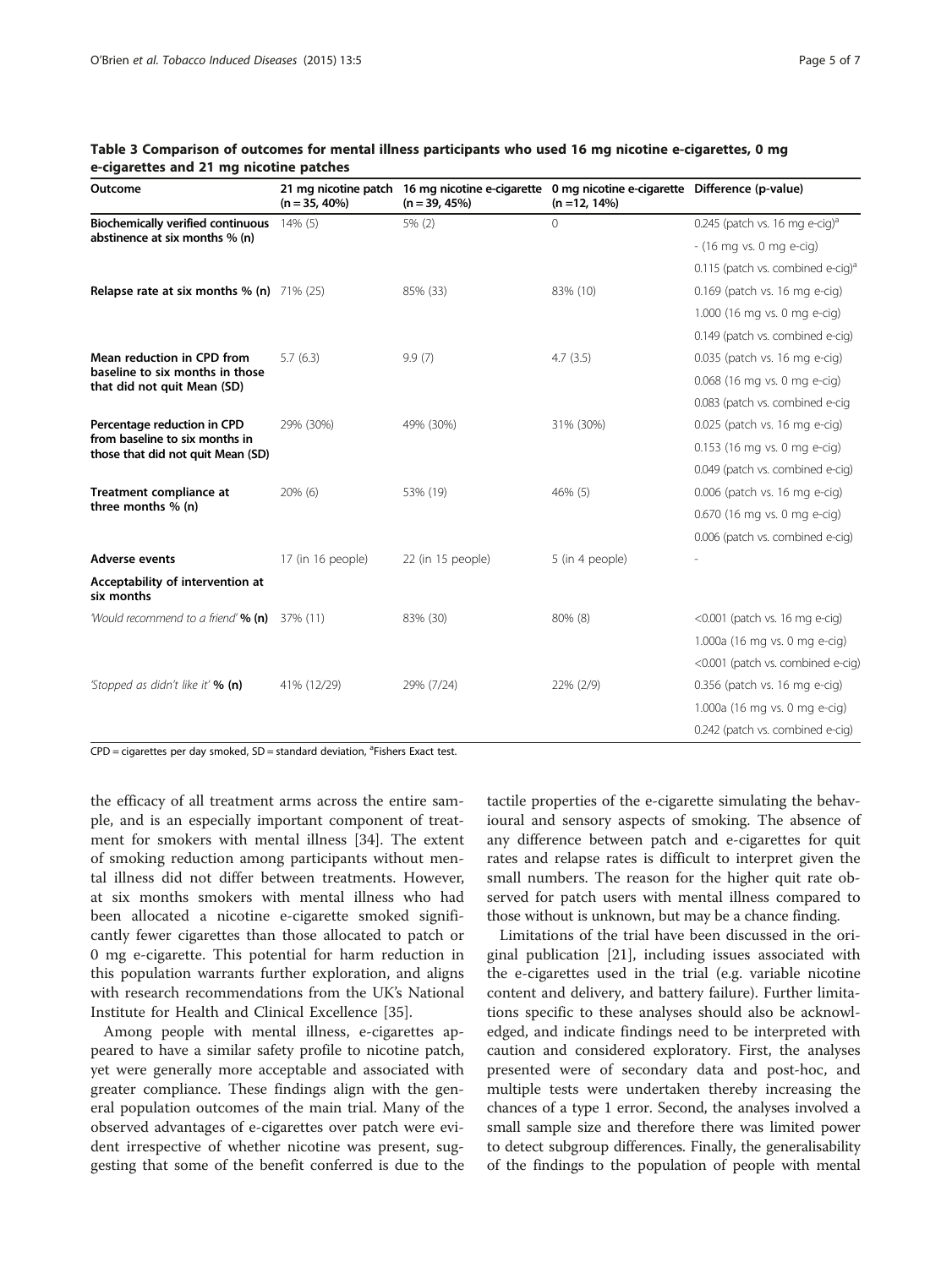<span id="page-5-0"></span>illness is limited by our use of a proxy measure for a diagnosis of mental illness and the exclusion of people with uncontrolled psychiatric or current chemical dependence from the trial. It is possible that medication use was under-reported, some mental illnesses may have been undiagnosed and therefore unmedicated, and some medications associated with mental illness could have been prescribed instead for pain or sleep disorders. On balance we believe our sample probably best represents those with moderate mental illness, while excluding those with very severe or milder (unmedicated) mental illness. It is also possible that a small proportion taking medication for pain or sleep disorders were wrongly classified as having mental illness. In our study population 13% reported using one or more mental health medications, whereas in a survey of 2,299 NZ smokers between 2007–09 20% had ever had a mental illness diagnosis and 10% had a high probability of a depressive or anxiety disorder [\[36\]](#page-6-0). Notwithstanding the prevalence of mental illness is likely to be higher in more dependent smokers than the general population of smokers, our findings align with population estimates.

# Conclusions

Our findings suggest e-cigarettes are similarly effective, safe, and acceptable for smoking cessation and reduction in people with mental illness as those without; furthermore among people with mental illness they appear to be favoured over nicotine patches while yielding a greater decrease in cigarette consumption. To improve health outcomes in this priority group, new approaches to cessation support and harm reduction are urgently needed; our study suggests e-cigarettes warrant further investigation in this regard.

#### Abbreviations

ATC: Anatomical Therapeutic Chemical; AUTOS: Autonomy over smoking scale; E-cigarettes: Electronic cigarettes; GN-SBQ: Glover-Nilsson smoking behavioural questionnaire; NRT: Nicotine replacement therapy; NZ: New Zealand; RCT: Randomised controlled trial.

#### Competing interests

Funding for this study was provided by the Health Research Council of NZ Grant (10–243); the Health Research Council had no further role in study design; in the collection, analysis and interpretation of data; in the writing of the report; or in the decision to submit the paper for publication. We declare that we have received no support from any companies for the submitted work and have no non-financial interests that might be relevant to the submitted work. Chris Bullen has undertaken research on Ruyan e-cigarettes funded by Health NZ, independently of Ruyan. Natalie Walker has provided consultancy to the manufacturers of smoking cessation drugs, received honoraria for speaking at a research meeting and received benefits in kind and travel support from a manufacturer of smoking cessation drugs.

#### Authors' contributions

CB and NW were PI and a co-investigator respectively on the ASCEND trial. BO and OK-W designed this secondary analysis study. VP undertook the statistical analyses for the original trial and the secondary analysis. This article was written by BO with input from all co-authors. All authors contributed to and have approved the final manuscript.

#### Acknowledgements

The e-cigarettes and cartridges used in the ASCEND trial were Elusion brand products provided by PGM International, NZ. PGM International had no role in the study design, data collection, data analysis, data interpretation, or writing of this report. We thank the participants, co-investigators on the original ASCEND trial (C Howe, M Laugesen, H McRobbie, J Williman), research assistants, our colleagues, the Health Research Council of NZ, PGM International, and NZ Quitline. Natalie Walker is supported by a Heart Foundation Douglas Senior Fellowship in Heart Health (Prevention).

#### Received: 22 September 2014 Accepted: 4 March 2015 Published online: 24 March 2015

#### References

- 1. Brown S, Inskip H, Barraclough B. Causes of the excess mortality of schizophrenia. Br J Psychiatry. 2000;177:212–7.
- 2. Banham L, Gilbody S. Smoking cessation in severe mental illness: what works? Addiction. 2010;105(7):1176–89.
- 3. Campion J, Checinski K, Nurse J, McNeill A. Smoking by people with mental illness and benefits of smoke-free mental health services. Adv Psychiatr Treat. 2008;14:217–28.
- 4. Smith PH, Homish GG, Giovino GA, Kozlowski LT. Cigarette smoking and mental illness: a study of nicotine withdrawal. Am J Public Health. 2014;104(2):e127–33. doi:10.2105/ajph.2013.301502.
- 5. Smith PH, Mazure CM, McKee SA. Smoking and mental illness in the US population. Tob Control. 2014;23(e2):e147–53. doi:10.1136/ tobaccocontrol-2013-051466.
- 6. Callaghan RC, Veldhuizen S, Jeysingh T, Orlan C, Graham C, Kakouris G, et al. Patterns of tobacco-related mortality among individuals diagnosed with schizophrenia, bipolar disorder, or depression. J Psychiatr Res. 2014;48(1):102–10.
- 7. Centers for Disease Control and Prevention. Vital signs: Current cigarette smoking among adults aged aged ≥ 18 Years—United States, 2009–2011. MMWR Morb Mortal Wkly Rep. 2013;62(5):81–7.
- 8. Wittchen HU, Jacobi F. Size and burden of mental disorders in Europe—a critical review and appraisal of 27 studies. Eur Neuropsychopharmacol. 2005;15:357–76.
- 9. McManus S, Meltzer H, Brugha T, Bebbington P, Jenkins R. Adult Psychiatric Morbidity Survey 2007. Results of a household survey. The NHS Health & Social Care Information Centre, Social Care Statistics; 2009. [http://www.hscic.](http://www.hscic.gov.uk/catalogue/PUB02931/adul-psyc-morb-res-hou-sur-eng-2007-rep.pdf) [gov.uk/catalogue/PUB02931/adul-psyc-morb-res-hou-sur-eng-2007-rep.pdf](http://www.hscic.gov.uk/catalogue/PUB02931/adul-psyc-morb-res-hou-sur-eng-2007-rep.pdf)
- 10. McCreadie R, Kelly C. Patients with schizophrenia who smoke. Private disaster, public resource. Br J Psychiatry. 2000;176:109.
- 11. Siru R, Hulse GK, Tait RJ. Assessing motivation to quit smoking in people with mental illness: a review. Addiction. 2009;104(5):719–33.
- 12. Tsoi DT, Porwal M, Webster AC. Interventions for smoking cessation and reduction in individuals with schizophrenia. Cochrane Database Syst Rev. 2013;2:CD007253. doi:10.1002/14651858.CD007253.pub3.
- 13. Pachas G, Cather C, Pratt S, Hoeppner B, Nino J, Carlini S, et al. Varenicline for smoking cessation in schizophrenia: safety and effectiveness in a 12-week, open-label trial. J Dual Diagn. 2012;8(2):1178–125.
- 14. Rüther T, Bobes J, De Hert M, Svensson TH, Mann K, Batra A, et al. EPA Guidance on tobacco dependence and strategies for smoking cessation in people with mental illness. Eur Psychiatry. 2014;29(2):65–82. [http://dx.doi.](http://dx.doi.org/10.1016/j.eurpsy.2013.11.002) [org/10.1016/j.eurpsy.2013.11.002.](http://dx.doi.org/10.1016/j.eurpsy.2013.11.002)
- 15. van der Meer RM, Willemsen MC, Smit F, Cuijpers P. Smoking cessation interventions for smokers with current or past depression. Cochrane Database Syst Rev. 2013;8:CD006102. doi:10.1002/14651858.CD006102.pub2.
- 16. Kishi T, Iwata N. Varenicline for smoking cessation in people with schizophrenia: systematic review and meta-analysis. Eur Arch Psychiatry Clin Neurosci. 2014. doi:10.1007/s00406-014-0551-3
- 17. Parker C, McNeill A, Ratschen E. Tailored tobacco dependence support for mental health patients: a model for inpatient and community services. Addiction. 2012;107 Suppl 2:18–25.
- 18. Royal College of Physicians. Smoking and Mental Health. London: RCP; 2013.
- 19. Cook BL, Wayne GF, Kafali EN, Liu Z, Shu C, Flores M. Trends in smoking among adults with mental illness and association between mental health treatment and smoking cessation. JAMA. 2014;311(2):172–82. doi:10.1001/ jama.2013.284985.
- 20. Caponnetto P, Campagna D, Cibella F, Morjaria J, Caruso M, Russo C, et al. Efficiency and Safety of an electronic cigarette (ECLAT) as tobacco cigarettes